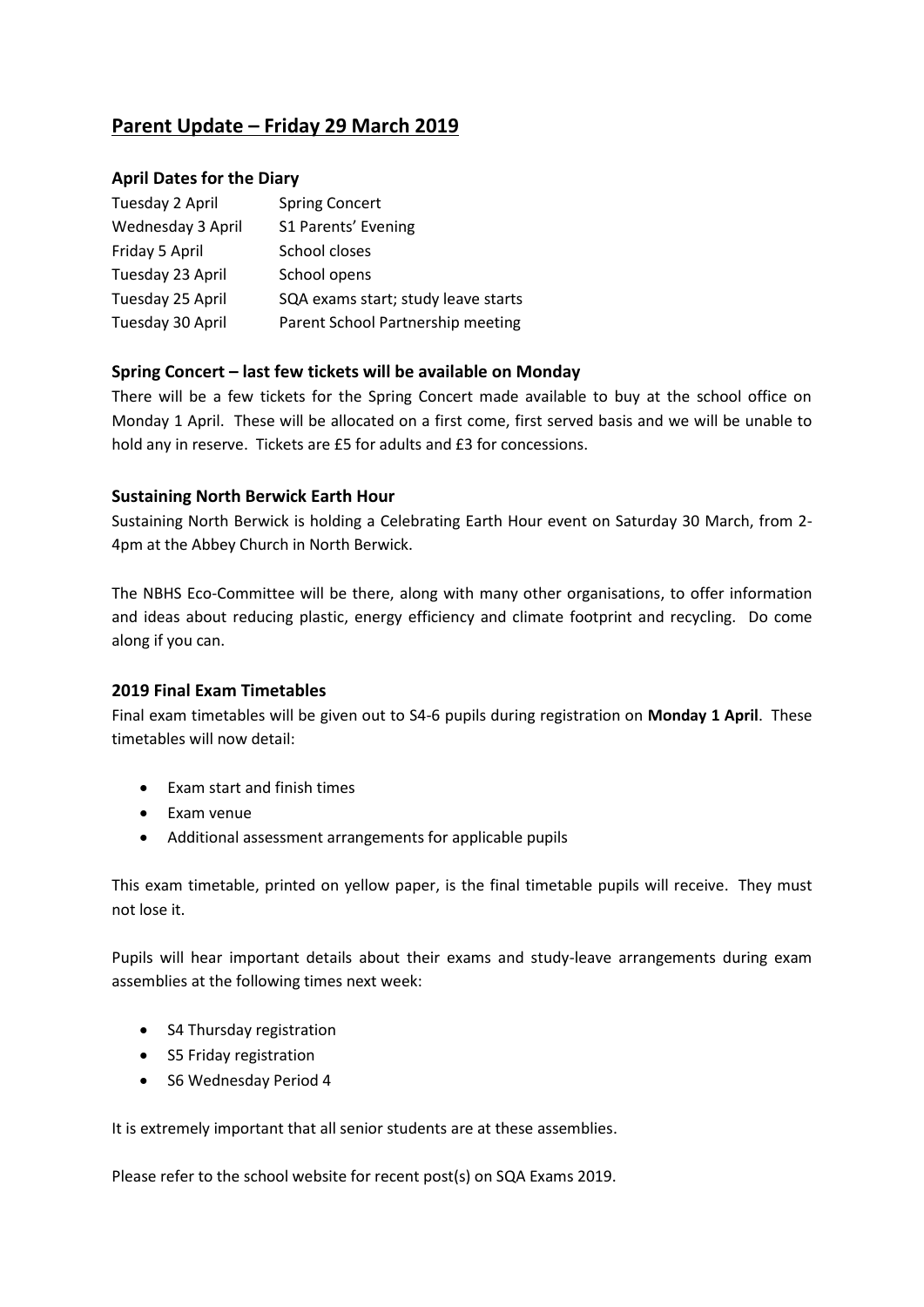### **NBHS S3 Netball Scottish Schools Gold Cup Champions**

The NBHS S3 netball team is celebrating after winning the Scottish Schools Gold Cup. This is the second time the girls have lifted the cup, having also won as S1s in 2017.

The girls started their campaign in October and have remained unbeaten throughout the competition. They topped the group stage, sending them directly into the Gold stream. NBHS then went on to beat Glasgow Gaelic School 55:25 at home in the  $3<sup>rd</sup>$  round, before being drawn in a difficult fixture away to Peebles - last year's cup holders - in the next round, a challenge which the girls took in their stride, winning 44:32. The semi-final was against last year's losing finalists Douglas Ewart High School, and again the girls comfortably took victory 45:30 which put them into the finals against Holyrood High School – the team which knocked them out last year. Once the girls took to the court at the finals it was clear they were in it to win it. Holyrood fought till the very end but NBHS was too strong and the final score was an emphatic 50:22.

Another fantastic achievement – congratulations girls!

**Team:** Sophie Hetherington, Lois Turnbull, Katie Lennock (c), Grace Tremlett, Annabelle Conroy, Keira Maynard, Ellen Maslen, Marcia Callander and Ella Malaika Spring.

#### **HPV Injections**

A reminder that our S1 and S2 girls (and some catch-ups) will be receiving their HPV injection on Wednesday 24 April.

### **National 5 and Higher English Revision and Exam Advice**

The English department has collated some useful advice to help pupils who are sitting their National 5 or Higher exam this year. This has been distributed to the pupils and can also be viewed on the school website or by copy and pasting the following link into your browser: [https://www.edubuzz.org/northberwickhigh/2019/03/29/national-5-and-higher-english-revision](https://www.edubuzz.org/northberwickhigh/2019/03/29/national-5-and-higher-english-revision-and-exam-advice/)[and-exam-advice/](https://www.edubuzz.org/northberwickhigh/2019/03/29/national-5-and-higher-english-revision-and-exam-advice/)

### **MIIXER Reuse Initiative – Free Clothes for Kids in East Lothian**

Miixer CIC is a non-profit social enterprise in East Lothian. Their "Big Pick" initiative aims to eradicate clothing poverty in the county. Miixer now have a permanent retail outlet in Musselburgh High Street. All children's clothes will be free on the last Sunday of each month.

Each family can take up to 2 kg of children's clothes (including shoes) which must be checked out at the counter so that they can record weights. This initiative will be trialled for three months to ascertain demand. If we cannot supply to meet demand from current donations the decision may be made to work towards a referral system, an expansion of the donation bank network or a combination of both.

School uniforms and wellies are free every day and anyone requiring a suit for interview will also be assisted in the same way.